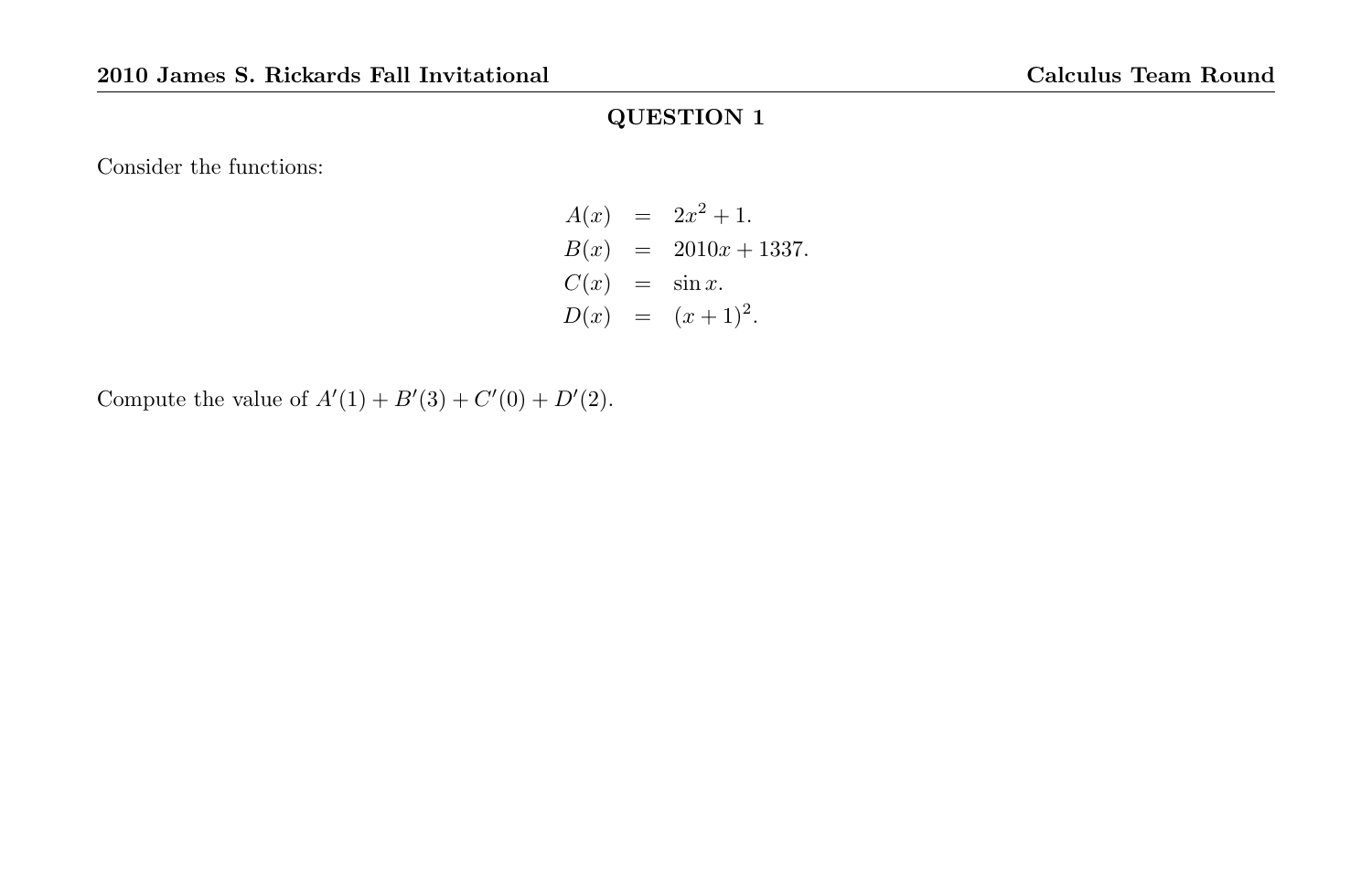Let

$$
A = \lim_{x \to 0} \frac{3x}{2x + 1}.
$$
  
\n
$$
B = \lim_{x \to \infty} \frac{2x^2 + 3x^3}{4x^4}.
$$
  
\n
$$
C = \lim_{x \to 6} \frac{x^2 - 36}{x - 6}.
$$
  
\n
$$
D = \lim_{x \to \infty} \frac{8x}{\sqrt{4x^2 + 2010}}.
$$

Compute the value of  $A + B + C + D$ .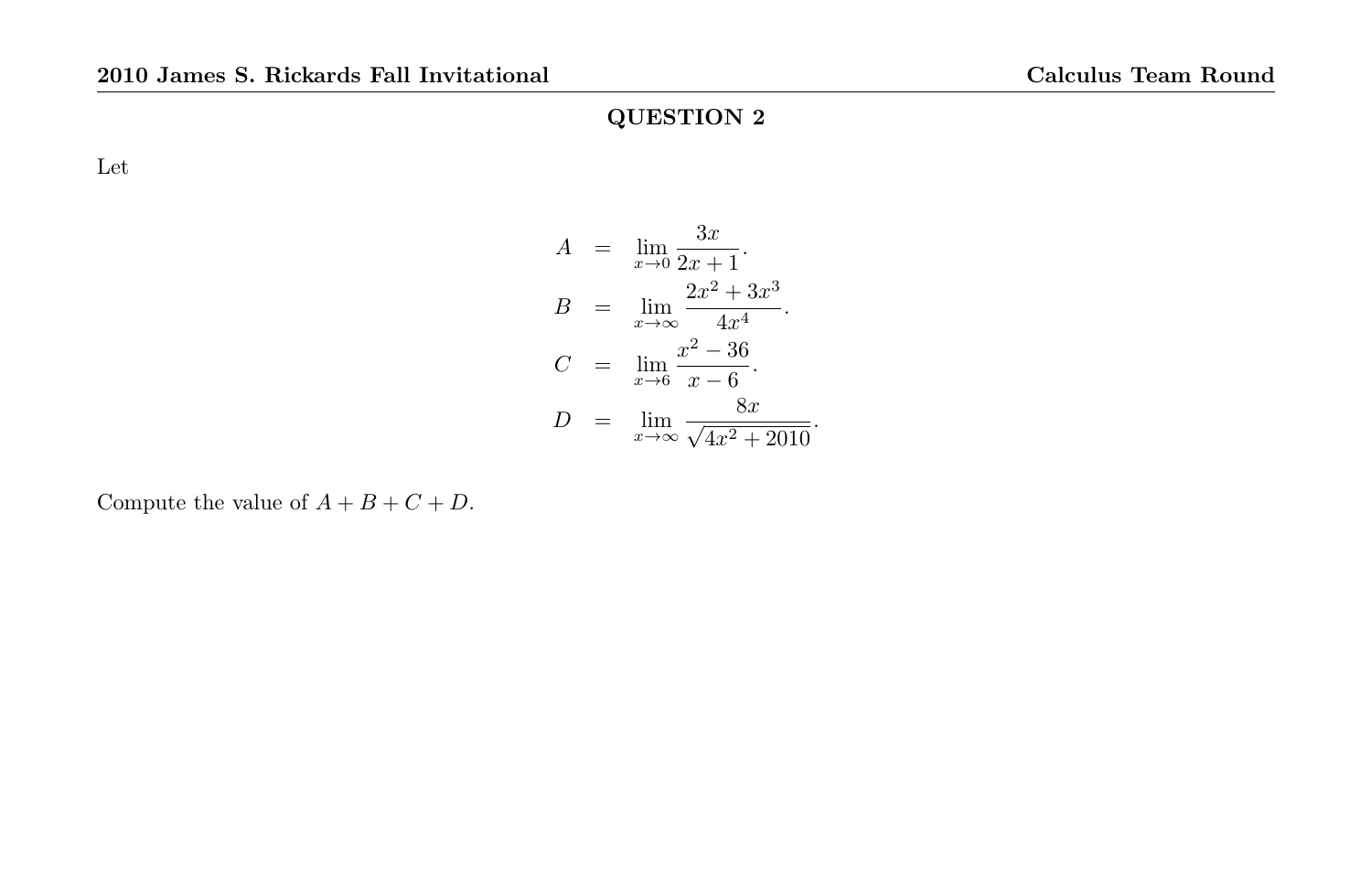Consider the functions  $f(x)$  and  $g(x)$  which are both continuous and differentiable over the reals. The table below gives the the values of  $f(x)$ ,  $f'(x)$ ,  $g(x)$ , and  $g'(x)$  for  $x = \{1, 2, 3, 4\}.$ 

| $\boldsymbol{x}$ | f(x) | $\sqrt{c'}(x)$ | g(x) | g'(x) |
|------------------|------|----------------|------|-------|
|                  | 10   |                |      |       |
| 2                |      |                | հ    |       |
| 3                |      |                |      |       |
|                  |      |                |      | 12    |

Let

$$
A = \frac{d}{dx}(f(g(4))).
$$
  
\n
$$
B = f'(g(4)).
$$
  
\n
$$
C = \frac{d}{dx}\frac{f(x)}{g(x)} \text{ at } x = 1.
$$
  
\n
$$
D = \frac{d}{dx}g(f(f(x))) \text{ at } x = 4.
$$

Compute the value of  $A + B + C + D$ .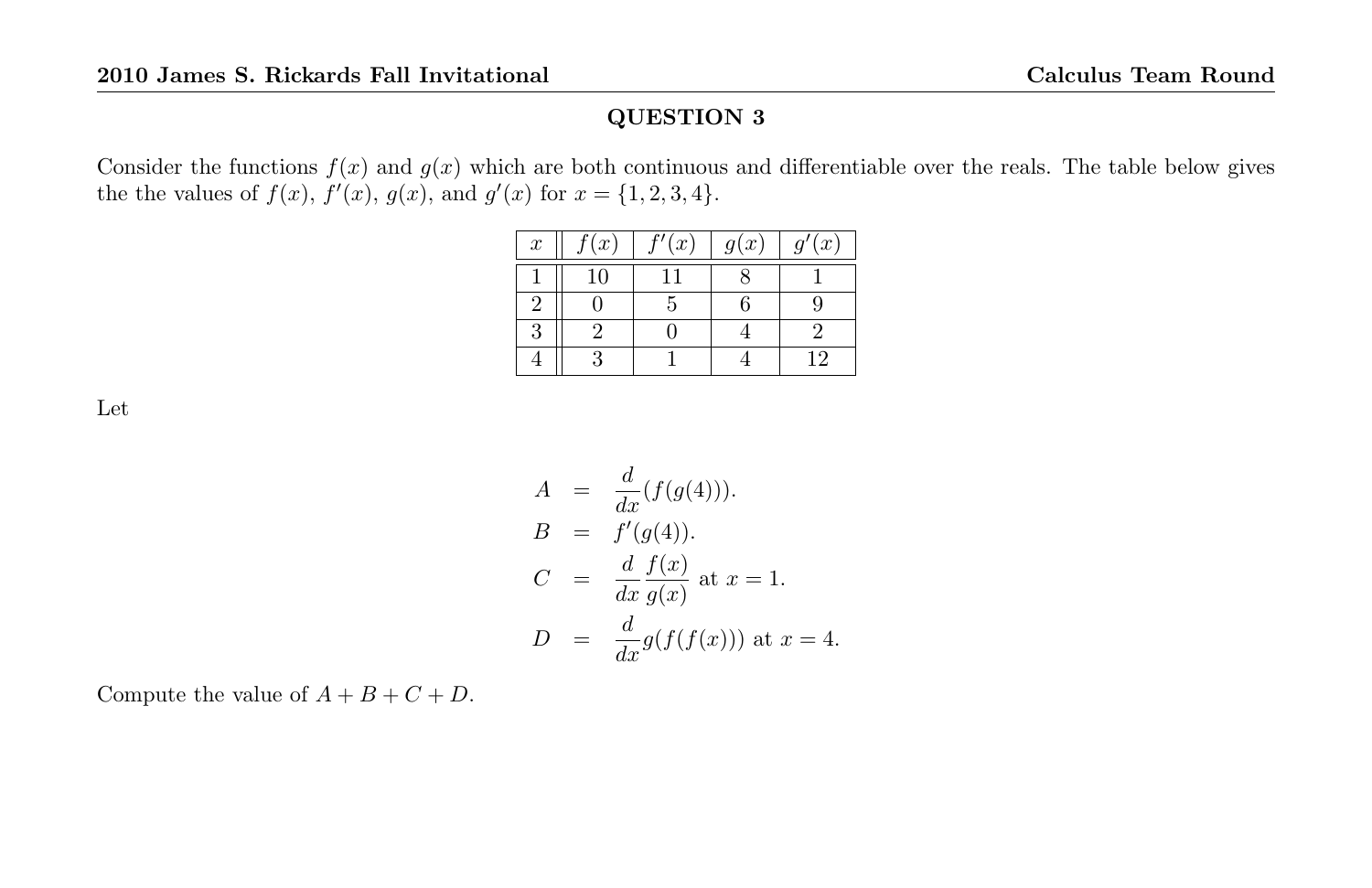Let

$$
A = \frac{d}{dx} \left( \sum_{i=0}^{\infty} \frac{x+i}{3^i} \right) \text{at } x = 2010.
$$
  
\n
$$
B = \lim_{y \to 0} \frac{(x-y)^3 - x^3}{y}, \text{at } x = 2.
$$
  
\n
$$
C = \lim_{x \to 2} \frac{f(x) - f(2)}{\sqrt{x} - \sqrt{2}}, \text{ where } f(x) = x^3.
$$

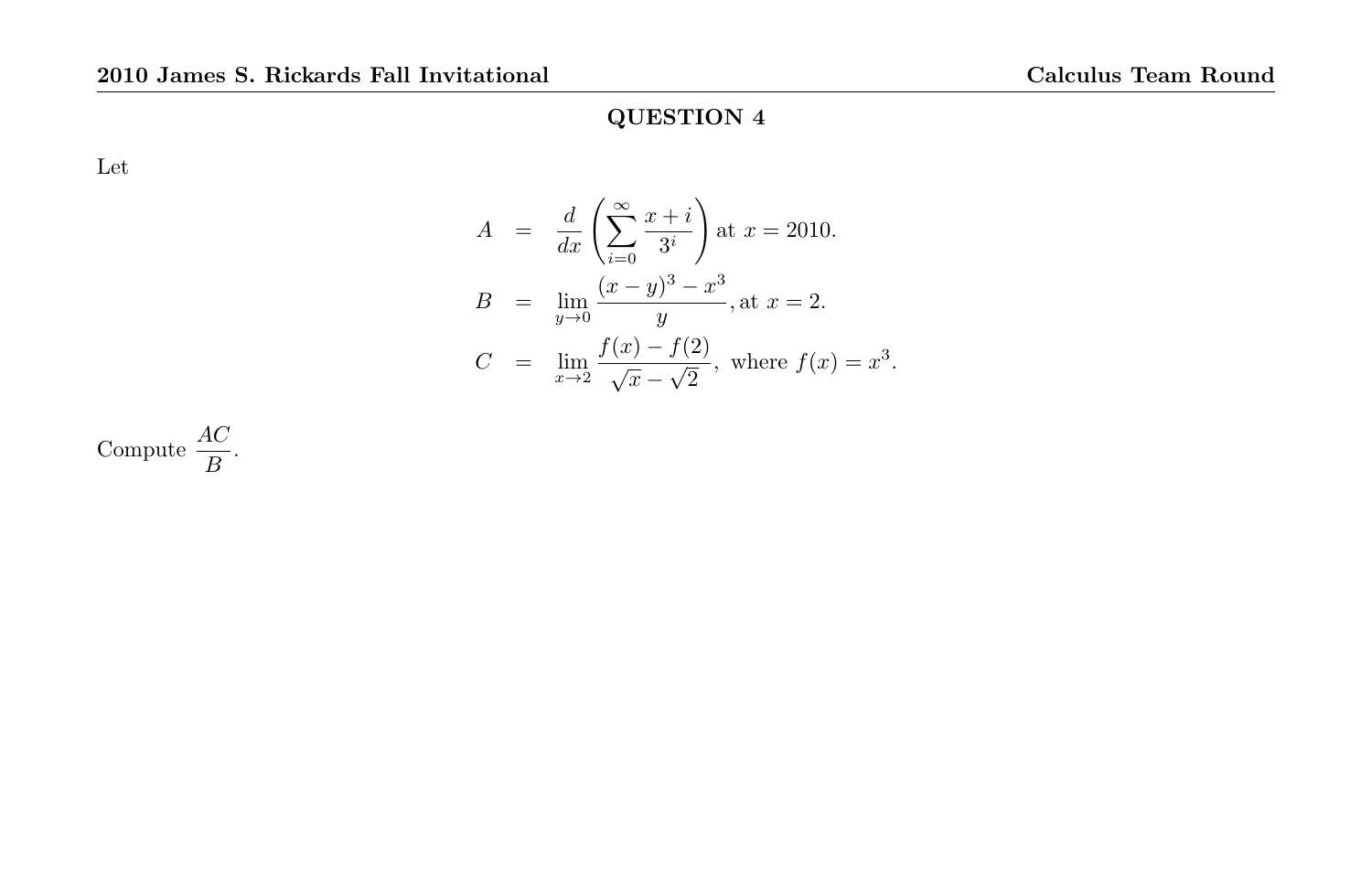The line normal to the curve  $y = e^{-2x}$  at  $x = 2 \ln 2$  has a y-intercept of  $A + B \ln 2$ , where A is rational. Compute the value of AB.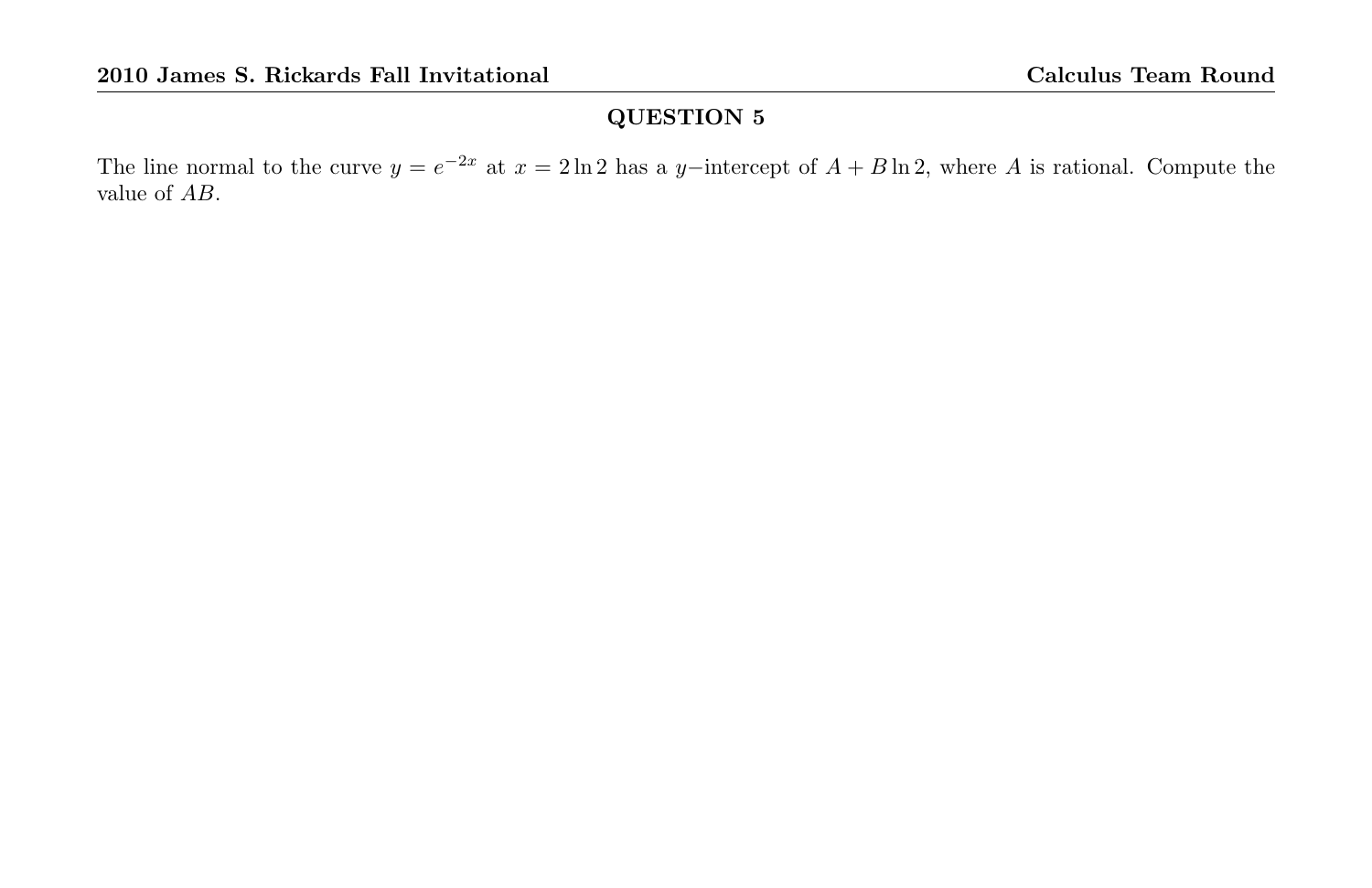Let

$$
A = \text{the area between the curves } y = x^3 - 4x^2 + 4x \text{ and } y = x.
$$
  
\n
$$
B = \int_{-\pi/2}^{3\pi/2} \cos(x) dx
$$
  
\n
$$
C = \int_{\ln(e^2)/2}^{e^{\sin(0)}} \frac{\sin(\ln(x)) dx}{x}
$$
  
\n
$$
D = \text{the area between the curves } y = 2x \text{ and } y = 2x^3 - 8x^2 + 8x.
$$

Compute  $A + B + C + D$ .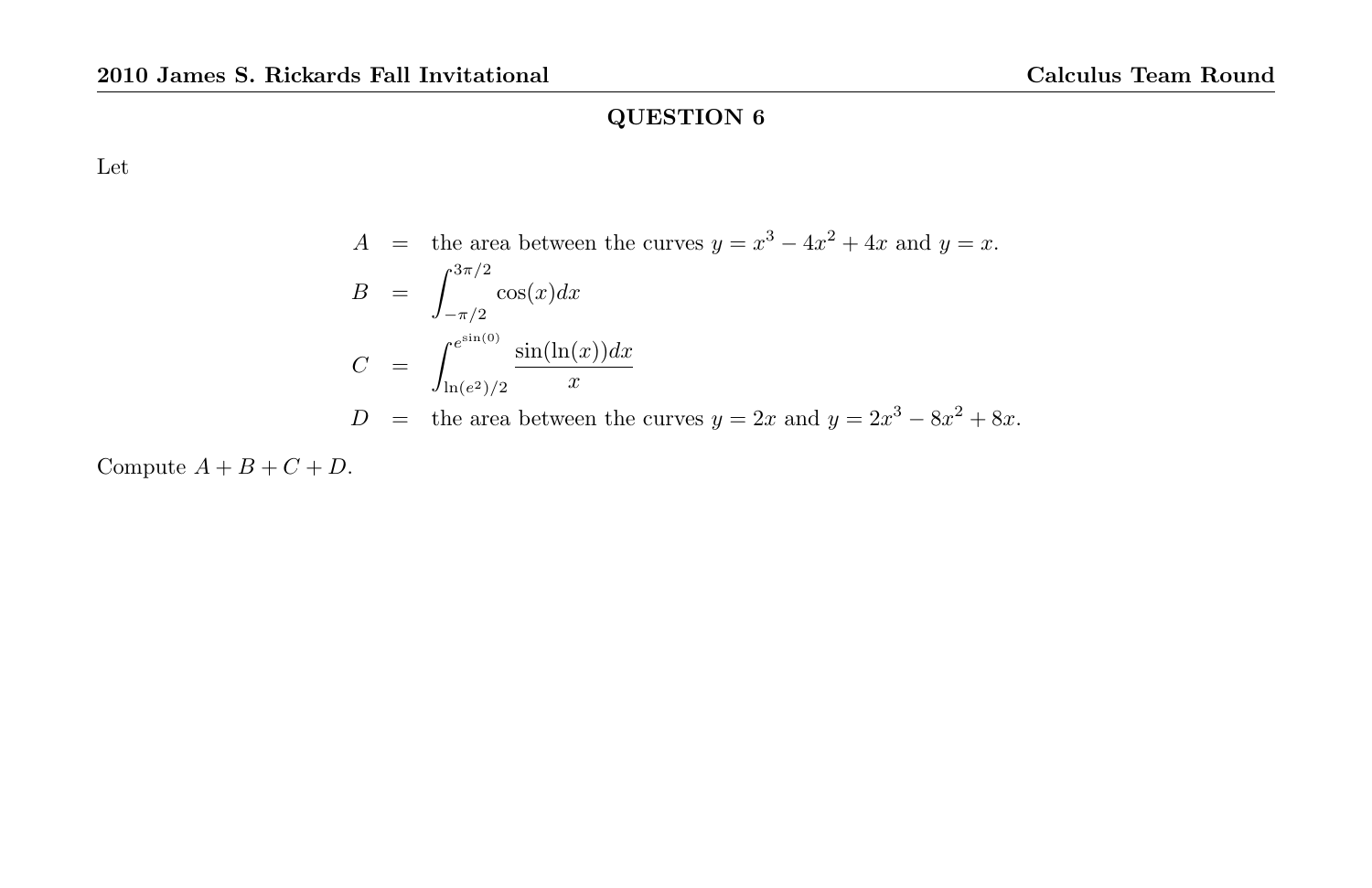Let

- $A =$  the largest possible area of a rectangle with integer side lengths and a perimeter of 18.
- $B =$  the largest possible area of a rectangle with a perimeter of 18.
- C = the largest possible value of  $(x+y)^2$  such that  $x^2 + y^2 = 25$
- D = the smallest possible value of  $(x+y)^2$  such that  $x^2 + y^2 = 25$

Compute the value of  $B - A + C + D$ .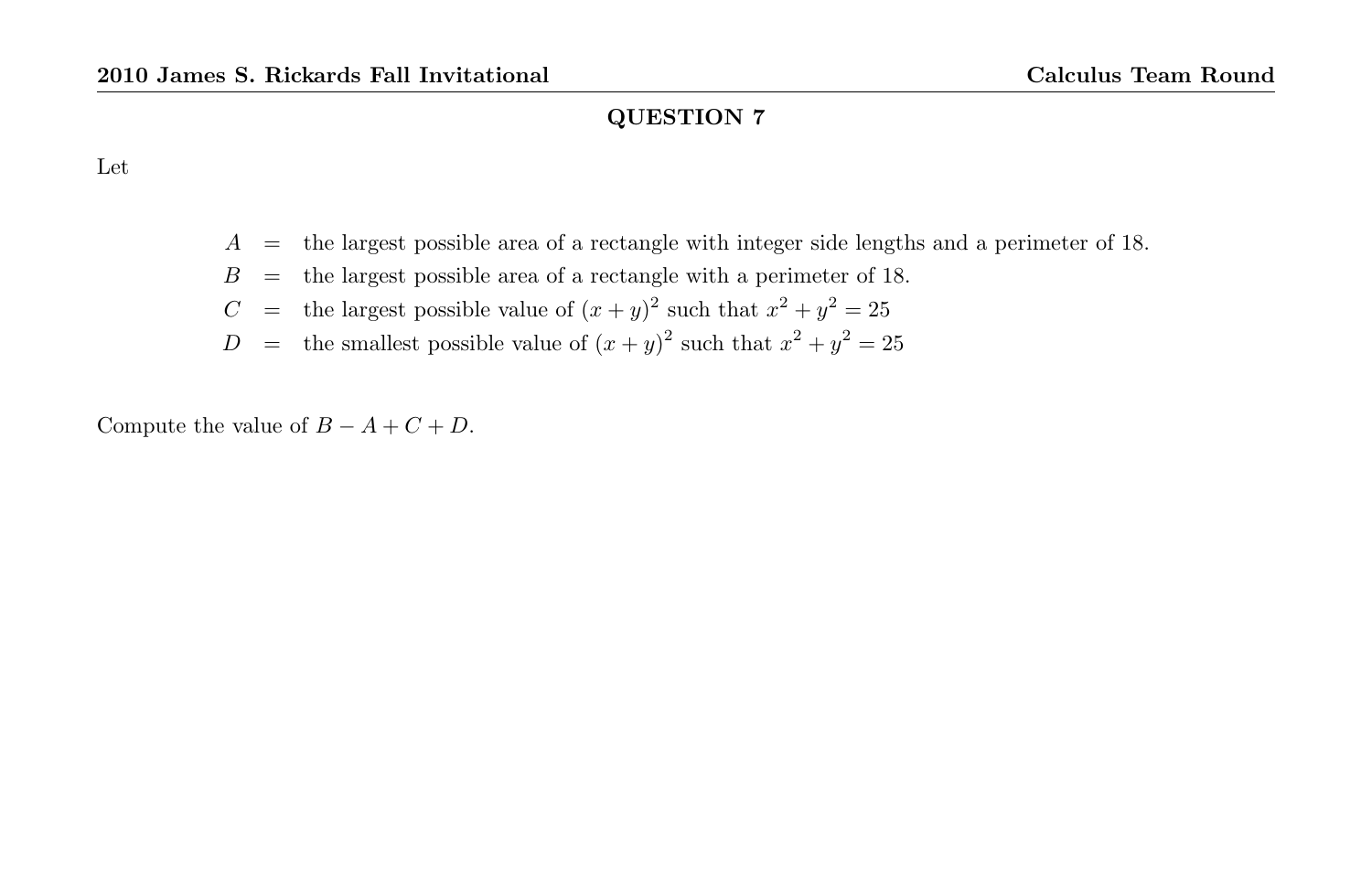Consider the function  $f(x) = x^3 - 2x^2 + 3x - 4$  and its inverse  $f^{-1}(x) = g(x)$ . Let

$$
A = f'(3).
$$
  
\n
$$
B = g(-2).
$$
  
\n
$$
C = g'(-2).
$$

Compute the value of  $A+B+C.$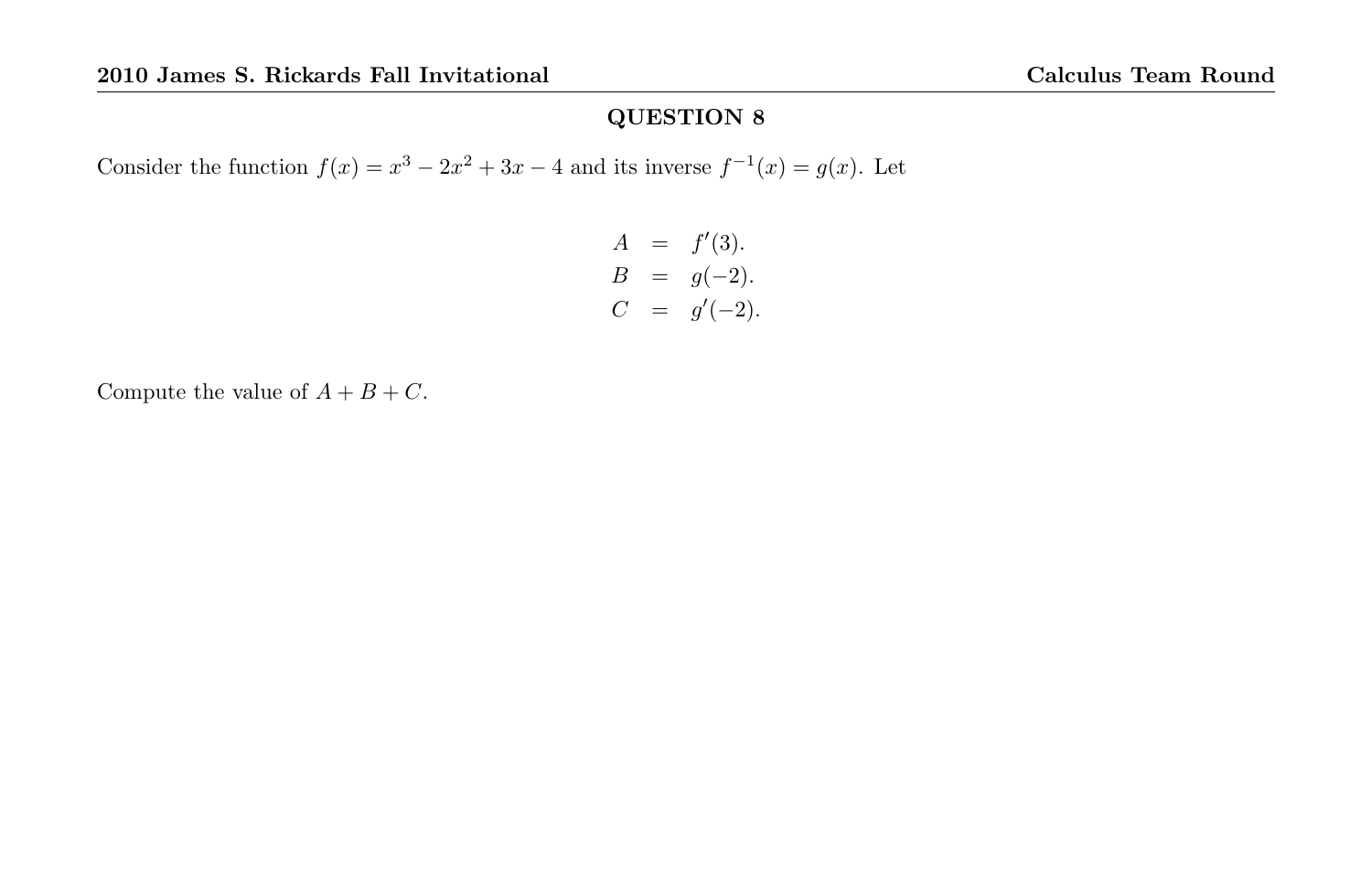Let

A = the number of inflection points of  $y(x)$  where  $y''(x) = (x-1)^2(x+3)(x^2+4)$ .

- B = the sum of the critical values of  $y(x)$  where  $y'(x) = x^2 + 7x 10$ .
- C = the number of critical values of  $y(x)$  where  $y(x) = (x-2)^2(x+1)^3$ .
- $D =$  the maximum value of  $y(x)$  where  $y(x) = e^{-x^2}$ .

Compute the value of  $A + B + C + D$ .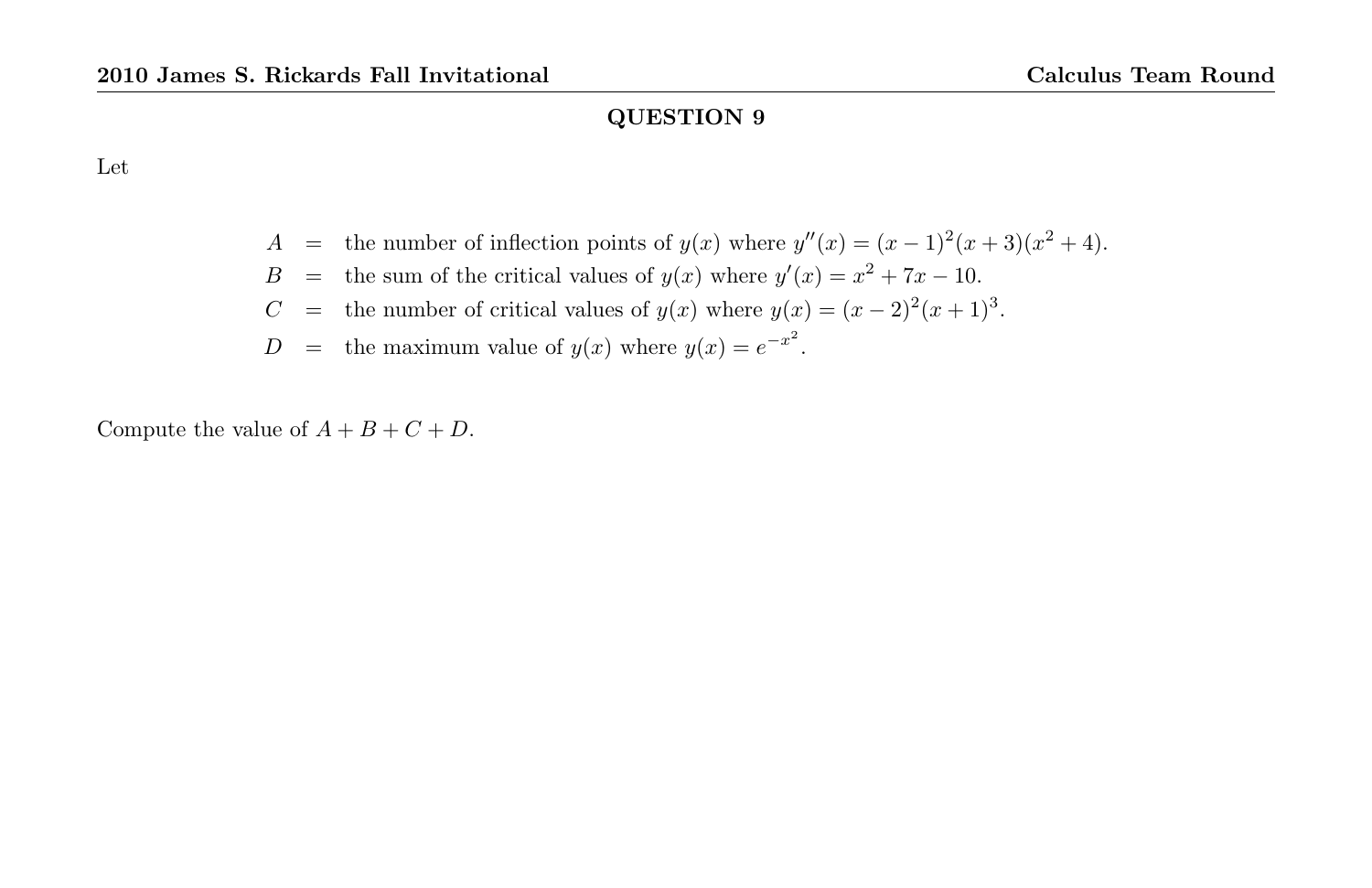At time  $t = 0$ , Felipe Massa, whose Ferrari is traveling at 300 kilometers per hours, is attempting to pass Michael Schumacher, whose Mercedes is traveling at 330 kilometers per hour. In order to catch and pass Schumacher, Massa must travel a total of 72 kilometers more than Schumacher starting at time  $t = 0$ . Luckily, Massa has a constant acceleration of 6 kilometers per hour-squared, while Schumacher travels at a constant speed. How many hours will it take for Massa to catch up to Schumacher?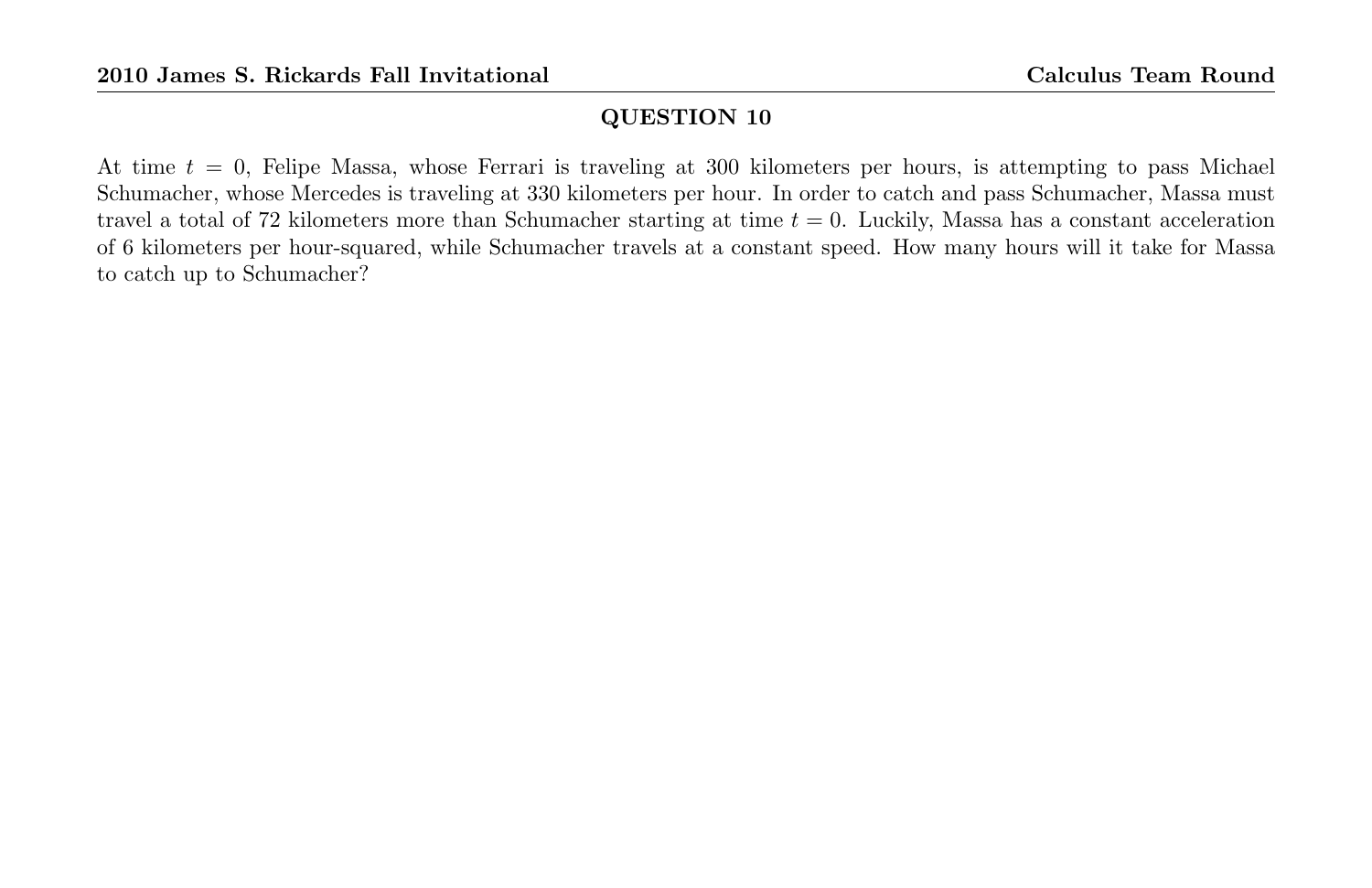The following table gives the values of a continuous function  $f(x)$  on the interval  $[0, 8]$ :

| . . |  |  |  |  |  |
|-----|--|--|--|--|--|

where

$$
A = \int_1^e \frac{da}{a} \qquad C = \int_1^5 cdc \qquad L = \int_0^{\pi} \sin(l)dl \qquad S = \int_4^{25} \frac{ds}{2\sqrt{s}} \qquad U = \int_0^8 (u^3 - 2u^2 + 1)du.
$$

Using a midpoint Riemann sum with 4 rectangles, estimate the value of  $\int^8$ 0  $f(x)dx$ .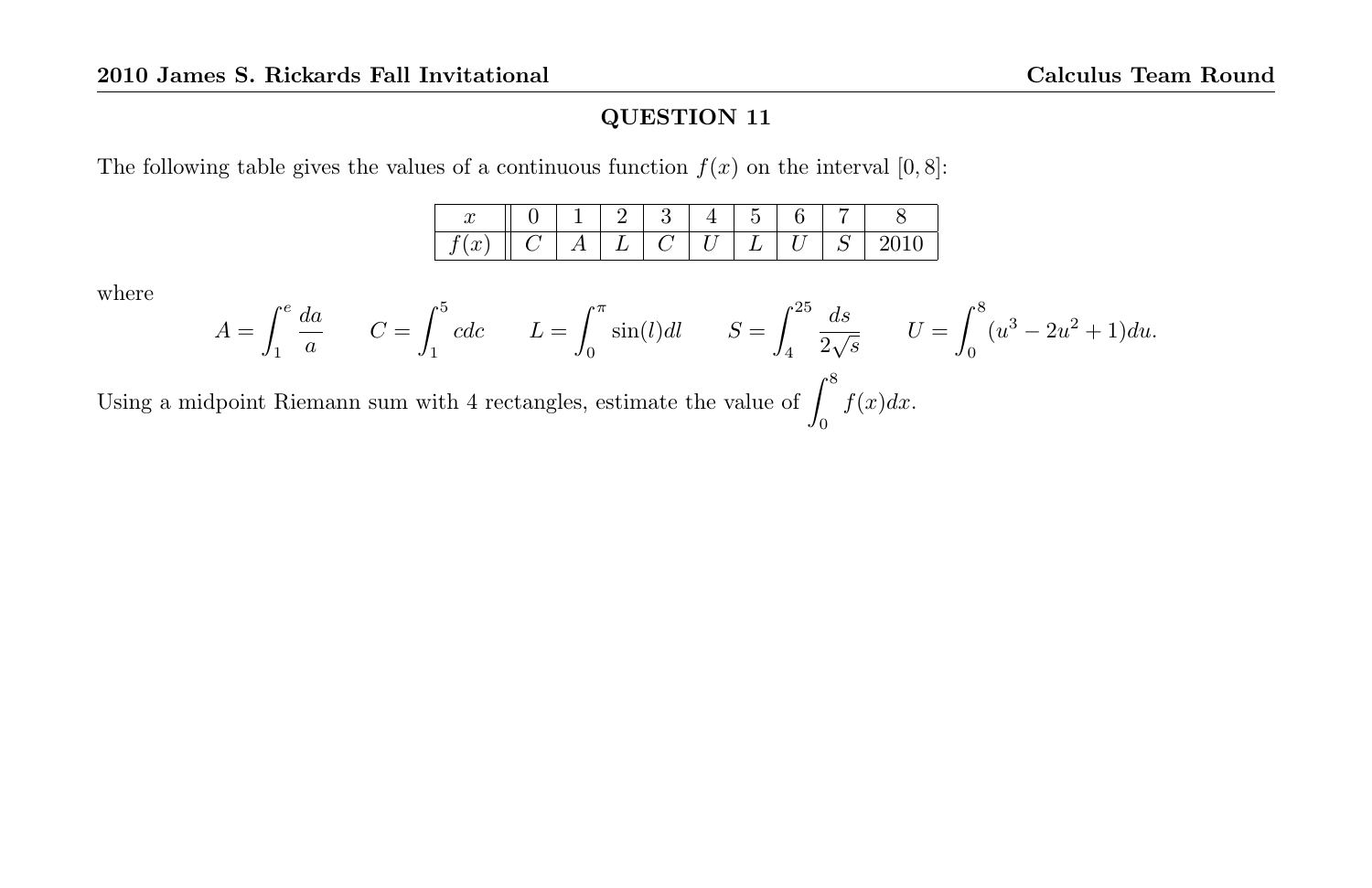Let  $f(x) = x$  if  $x \neq \pm \infty$  and  $f(x) = 0$  if  $x = \pm \infty$ . If

> $A =$  the minimum value of  $g_1(a) = a^2 + 2a + 3$  $B =$  the minimum value of  $g_2(b) = b^3 + b$  $C =$  the minimum value of  $g_3(c) = c - \sqrt{c}$  $D =$  the minimum value of  $g_4(d) = d + \frac{1}{d}$ d

then compute the value of  $f(A) + f(B) + f(C) + f(D)$ .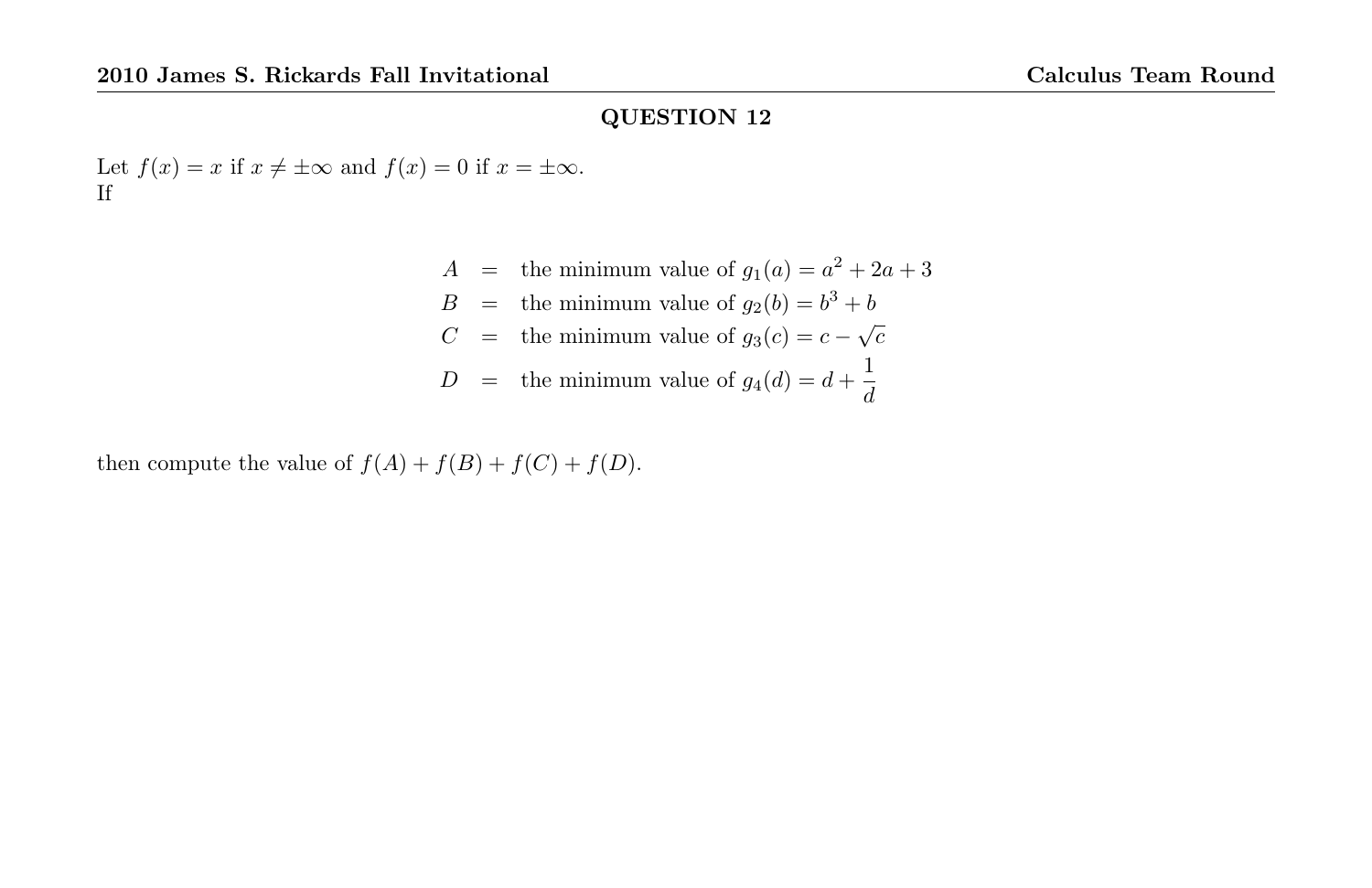Let 
$$
F(x) = \int_{\pi}^{x^2} \sin \theta \cos \theta d\theta
$$
. Compute  $F'(\sqrt{\pi})$ .